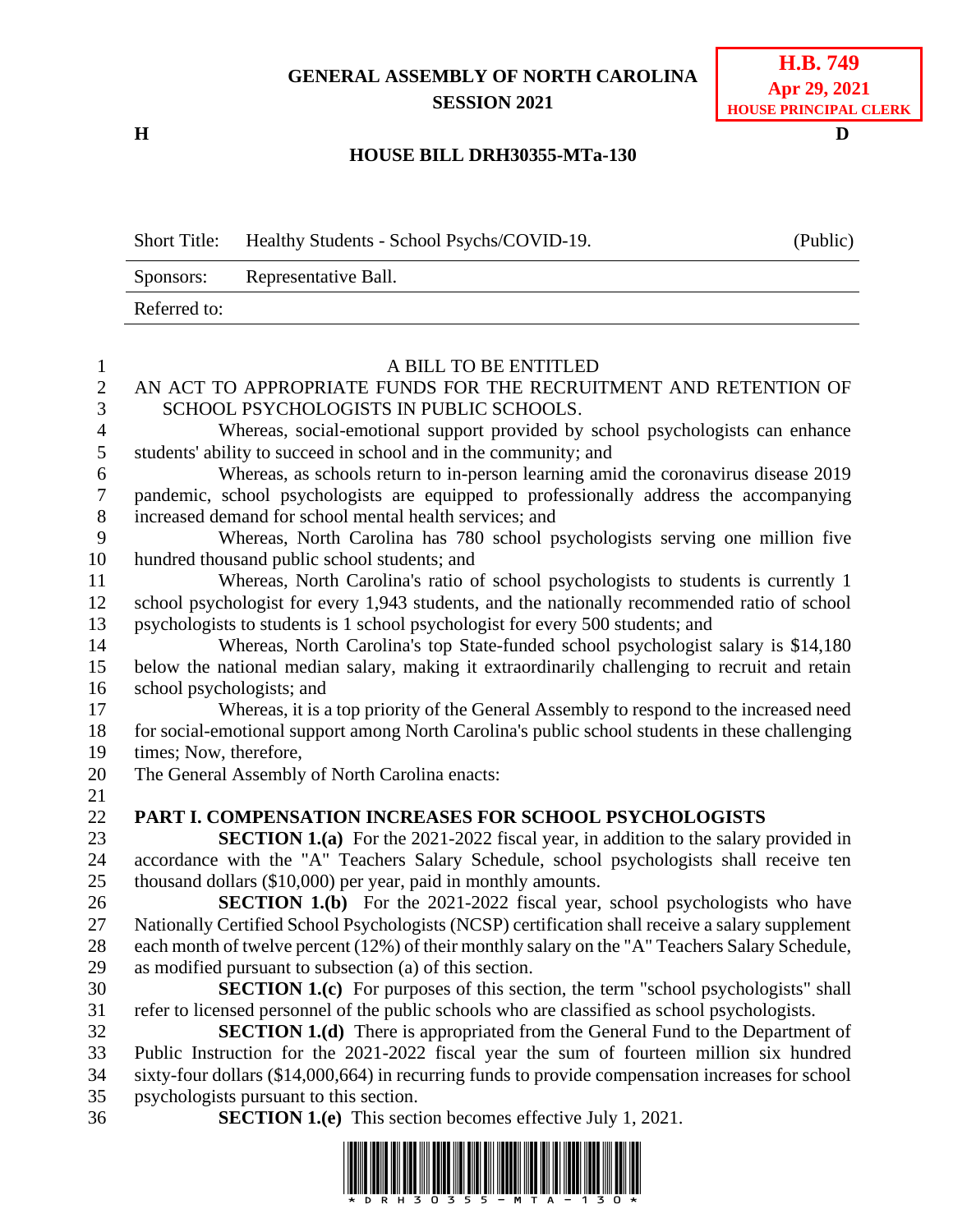| $\mathbf{1}$             |                                                                                                   |     |                                 |                                                                                                     |                                                                    |  |  |
|--------------------------|---------------------------------------------------------------------------------------------------|-----|---------------------------------|-----------------------------------------------------------------------------------------------------|--------------------------------------------------------------------|--|--|
| $\overline{2}$           |                                                                                                   |     |                                 | PART II. SCHOOL PSYCHOLOGISTS RECRUITMENT AND RETENTION                                             |                                                                    |  |  |
| $\mathfrak{Z}$           | <b>PROGRAM</b>                                                                                    |     |                                 |                                                                                                     |                                                                    |  |  |
| $\overline{\mathcal{A}}$ |                                                                                                   |     |                                 | <b>SECTION 2.(a)</b> Article 21 of Chapter 115C of the General Statutes is amended by               |                                                                    |  |  |
| 5                        |                                                                                                   |     |                                 | adding the following new section to read:                                                           |                                                                    |  |  |
| 6                        |                                                                                                   |     |                                 | "§ 115C-318.1. School psychologists recruitment and retention program.                              |                                                                    |  |  |
| $\boldsymbol{7}$         | (a)                                                                                               |     |                                 | Program; Purpose. – The State Board of Education shall establish the School                         |                                                                    |  |  |
| $8\,$                    |                                                                                                   |     |                                 | Psychologists Recruitment and Retention Program (Program). The purpose of the Program is to         |                                                                    |  |  |
| 9                        |                                                                                                   |     |                                 | recruit high-quality school psychologists to identified public school units and retain high-quality |                                                                    |  |  |
| 10                       |                                                                                                   |     |                                 | school psychologists in identified public school units by providing signing and retention bonuses   |                                                                    |  |  |
| 11                       |                                                                                                   |     | to select school psychologists. |                                                                                                     |                                                                    |  |  |
| 12                       | (b)                                                                                               |     |                                 | <u>Definitions. – For purposes of this section, the following definitions shall apply:</u>          |                                                                    |  |  |
| 13                       |                                                                                                   | (1) |                                 | <u>Identified public school unit. – Any of the following:</u>                                       |                                                                    |  |  |
| 14                       |                                                                                                   |     | $\underline{\mathbf{a}}$ .      | A local school administrative unit.                                                                 |                                                                    |  |  |
| 15                       |                                                                                                   |     | <u>b.</u>                       | A charter school.                                                                                   |                                                                    |  |  |
| 16                       |                                                                                                   |     | $\underline{\mathbf{C}}$ .      | A regional school.                                                                                  |                                                                    |  |  |
| 17                       |                                                                                                   |     | $\underline{d}$ .               | A school providing elementary or secondary instruction operated by                                  |                                                                    |  |  |
| 18                       |                                                                                                   |     |                                 | one of the following:                                                                               |                                                                    |  |  |
| 19                       |                                                                                                   |     |                                 | <u>1.</u>                                                                                           | The State Board of Education, including schools operated           |  |  |
| 20                       |                                                                                                   |     |                                 |                                                                                                     | under Article 7A and Article 9C of this Chapter.                   |  |  |
| 21                       |                                                                                                   |     |                                 | $2_{\cdot}$                                                                                         | The University of North Carolina, including schools operated       |  |  |
| 22                       |                                                                                                   |     |                                 |                                                                                                     | under Articles 4, 29, and 29A of Chapter 116 of the General        |  |  |
| 23                       |                                                                                                   |     |                                 | Statutes.                                                                                           |                                                                    |  |  |
| 24                       |                                                                                                   |     |                                 | $rac{3}{4}$ .                                                                                       | The Department of Health and Human Services.                       |  |  |
| 25                       |                                                                                                   |     |                                 |                                                                                                     | The Division of Adult Correction and Juvenile Justice of the       |  |  |
| 26                       |                                                                                                   |     |                                 | Department of Public Safety.                                                                        |                                                                    |  |  |
| 27                       |                                                                                                   | (2) |                                 | <u>Recruitment</u> and retention coordinator. – The person at the Department of                     |                                                                    |  |  |
| 28                       |                                                                                                   |     |                                 | Public Instruction, under the direct supervision of the Superintendent of Public                    |                                                                    |  |  |
| 29                       |                                                                                                   |     |                                 | Instruction, who is responsible for administering the Program.                                      |                                                                    |  |  |
| 30                       | (c)                                                                                               |     |                                 | Implementation. – The recruitment and retention coordinator shall coordinate with                   |                                                                    |  |  |
| 31                       | identified public school units to allocate any funds appropriated for the Program, subject to the |     |                                 |                                                                                                     |                                                                    |  |  |
| 32                       |                                                                                                   |     | following requirements:         |                                                                                                     |                                                                    |  |  |
| 33                       |                                                                                                   |     |                                 | (1) Bonuses shall be conditioned on the existence of an agreement between the                       |                                                                    |  |  |
| 34                       |                                                                                                   |     |                                 | identified public school units and the school psychologist that is (i) approved                     |                                                                    |  |  |
| 35                       |                                                                                                   |     |                                 | by the recruitment and retention coordinator and (ii) at a minimum, includes                        |                                                                    |  |  |
| 36                       |                                                                                                   |     |                                 | the following provisions:                                                                           |                                                                    |  |  |
| 37                       |                                                                                                   |     | $\underline{a}$ .               | The school psychologist agrees to remain employed in the identified                                 |                                                                    |  |  |
| 38                       |                                                                                                   |     |                                 | public school unit as a school psychologist for three to five years, as                             |                                                                    |  |  |
| 39                       |                                                                                                   |     |                                 | negotiated by the parties.                                                                          |                                                                    |  |  |
| 40                       |                                                                                                   |     | <u>b.</u>                       | The school psychologist agrees to return bonus funds to the                                         |                                                                    |  |  |
| 41                       |                                                                                                   |     |                                 | Department of Public Instruction on a prorated basis if all of the                                  |                                                                    |  |  |
| 42                       |                                                                                                   |     |                                 | following criteria are met:                                                                         |                                                                    |  |  |
| 43                       |                                                                                                   |     |                                 | <u>1.</u>                                                                                           | The school psychologist does not remain employed in the            |  |  |
| 44                       |                                                                                                   |     |                                 |                                                                                                     | identified public school unit as a school psychologist for the     |  |  |
| 45                       |                                                                                                   |     |                                 | agreed upon period of time.                                                                         |                                                                    |  |  |
| 46                       |                                                                                                   |     |                                 | 2.                                                                                                  | The school psychologist has not been terminated due to death,      |  |  |
| 47                       |                                                                                                   |     |                                 |                                                                                                     | a reduction in force, or disability that prohibits him or her from |  |  |
| 48                       |                                                                                                   |     |                                 |                                                                                                     | carrying out the essential functions of the job.                   |  |  |
| 49                       |                                                                                                   | (2) |                                 | No individual bonus shall be greater than ten thousand dollars (\$10,000).                          |                                                                    |  |  |